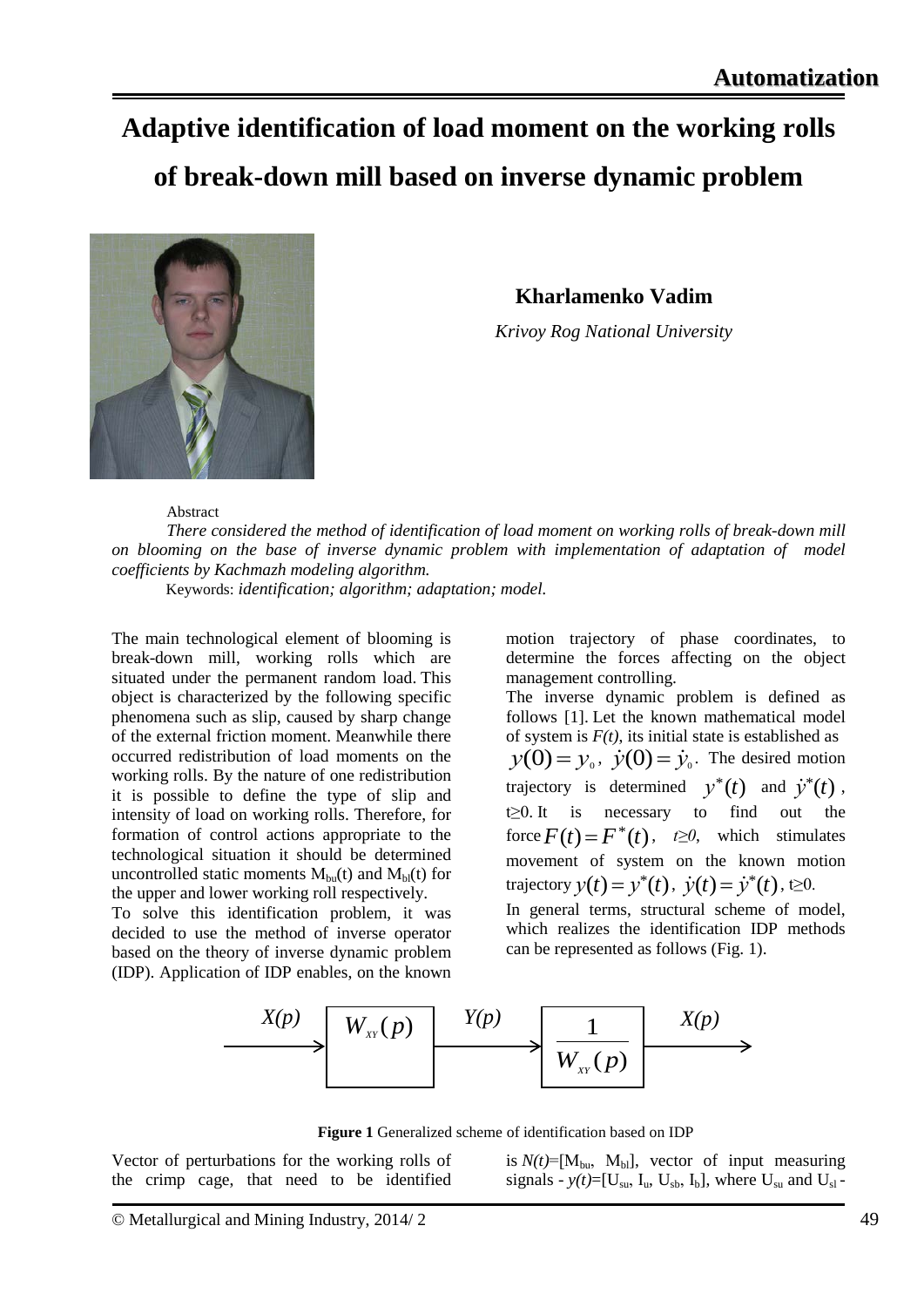set point voltage for the upper and lower drive motors respectively. Meanwhile the total current is the sum of the currents through the burden channel and set point  $I_{u(b)} = I_{Mb} + I_{Us}$ .

Then, the signal of the burden current  $I_{Mb}$  equals  $I_{M(u)b} = I_{u(b)} - I_{Usu(b)}$ .

Structural scheme describing the subsystem of identification of the load moment on working rolls by OM method is shown in the Fig. 2. The basic idea is to determine the burden current  $I_{Mb}$ by the known transfer function according to the channels "burden moment - burden current  $M_{b}$ - $I_{Mb}$  and "set point signal - set point current"  $U_s$ - $I_{Us}$ , and by known input influence I and  $I_{Us}$ . This signal is the input influence of transfer function,

inverse to transfer function of the channel "burden moment - burden current"  $M_b$  -  $I_{M_b}$ . However, if the time constants are calculated basing on the parameters of the object, which may vary depending on the conditions of rolling, in the subsystem of identification there foreseen blocks of adaptation of parameters of transfer functions.

Operating conditions of break-down mill require using the passive methods of identification in real time for successive refinement of model parameters recovery of load moment. The projection algorithm adaptation of Kachmazh is applied for this purpose.



**Figure 2** Structural scheme of the subsystem of moment identification of burden on working rolls by inverse model method

Let us consider the problem of parameter estimation of transfer functions  $W_{U_3-U_4} (p)$ ,  $W_{M_{H-I_{M_n}}}(p)$ ,  $W_{U_{3-I_{M_3}}}(p)$ ,  $W_{M_{H-I_{M_n}}}(p)$ , which dynamics, in general, can be described by the equation  $y(t) = K(t) \cdot x(t)$ 

, where  $y(t) \in R^1$ ,  $x(t) \in R^n$  - input and output signals, respectively for TF, which parameters should be set up,  $K(t) \in R^n$ . vector of parameters that should be set up.

For this problem the algorithm of Kachmazh is better to introduce in iterative form [2]

$$
K(n) = K(n-1) + \frac{y(n) - K^{T}(n-1) \cdot x(n)}{\|x(n)\|^2} \cdot x(n)
$$
 (1)